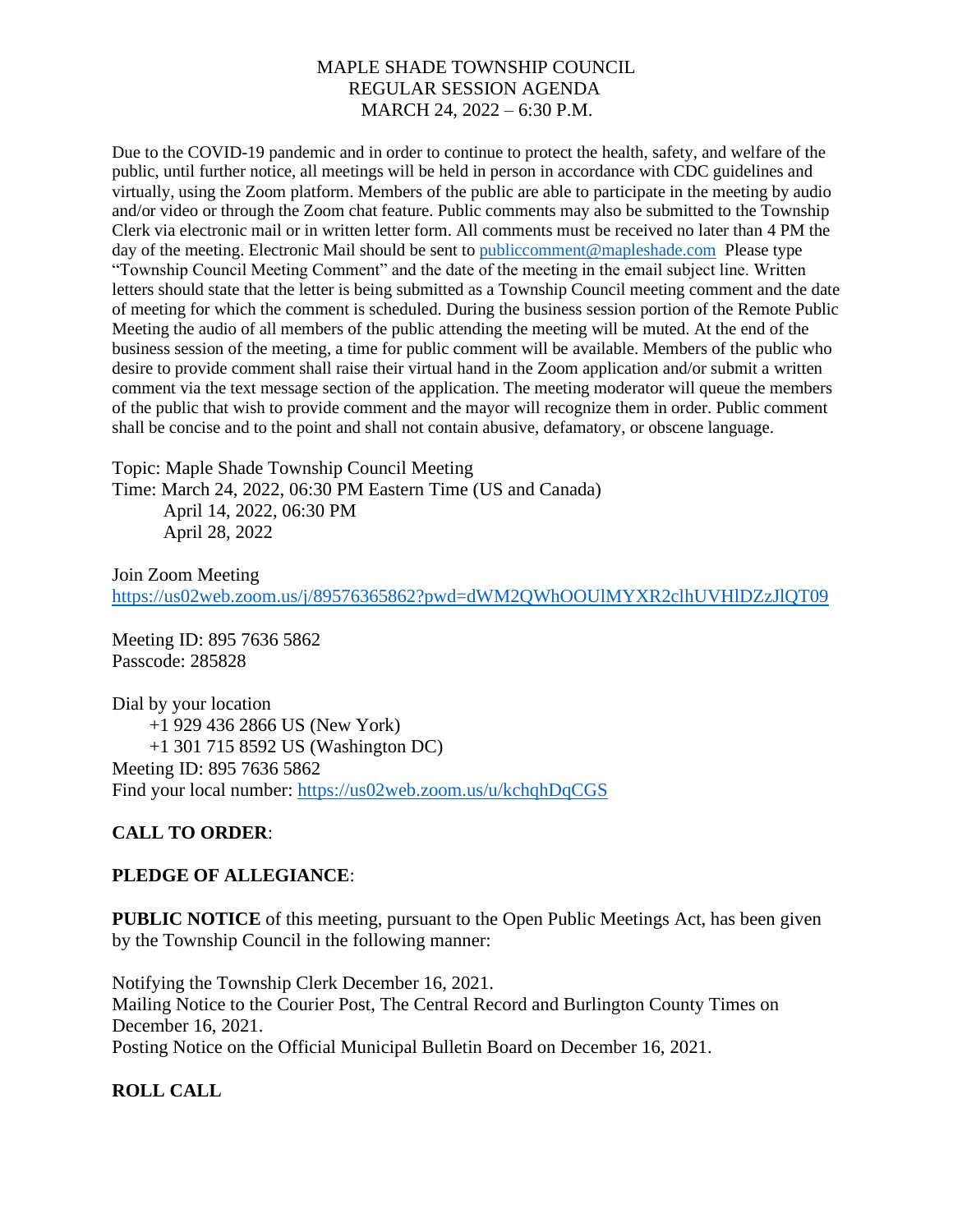#### **Resolution No. 2022-R-74** Resolution to Meet in Executive Session for the following:

1. Matters relating to Attorney/Client Privilege:

| <b>Motion to Close:</b> | Second: | All in Favor: |
|-------------------------|---------|---------------|
|-------------------------|---------|---------------|

Formal action may be taken upon conclusion of Closed Session.

Motion to Open: Second: All in Favor:

Mayor of the Township Council then declares the meeting closed and directs that the tape be shut off. At conclusion of closed portion, Mayor of Township Council calls for a motion to reopen the meeting and turn the tape on.

# **PROCLAMATION – MAPLE SHADE DAY; OCTOBER 10, 2022**

# **PRESENTATION – LEGACY SERVICES**

# **ORDINANCE – INTRODUCTION AND FIRST READING**

**Ordinance No. 2022-04** An Ordinance of the Township of Maple Shade, County of Burlington, State of New Jersey Amending Chapter 114, Article III of the Township Code Regarding Licensing of Motel and Temporary Housing Accommodations

| Motion for Introduction:         | Second: | Comments:                      | Roll Call: |
|----------------------------------|---------|--------------------------------|------------|
| Publication Date: March 30, 2022 |         | Public Hearing: April 14, 2022 |            |

**Ordinance No. 2022-05** An Ordinance of the Township of Maple Shade, County of Burlington, State of Ne Jersey Amending Chapter 68 of the Township Code Regarding Bingo and Games of Chance Regulations

Motion for Introduction: Second: Comments: Roll Call: Publication Date: March 30, 2022 Public Hearing: April 14, 2022

**Resolution No. 2022-R-75** Governing Body Certification of Compliance with the United States Equal Employment Opportunity Commission's "Enforcement Guidance on the Consideration of Arrest and Conviction Records in Employment Decisions Under Title VII of the Civil Rights Act of 1964"

Motion to Approve: Second: Comments: Roll Call: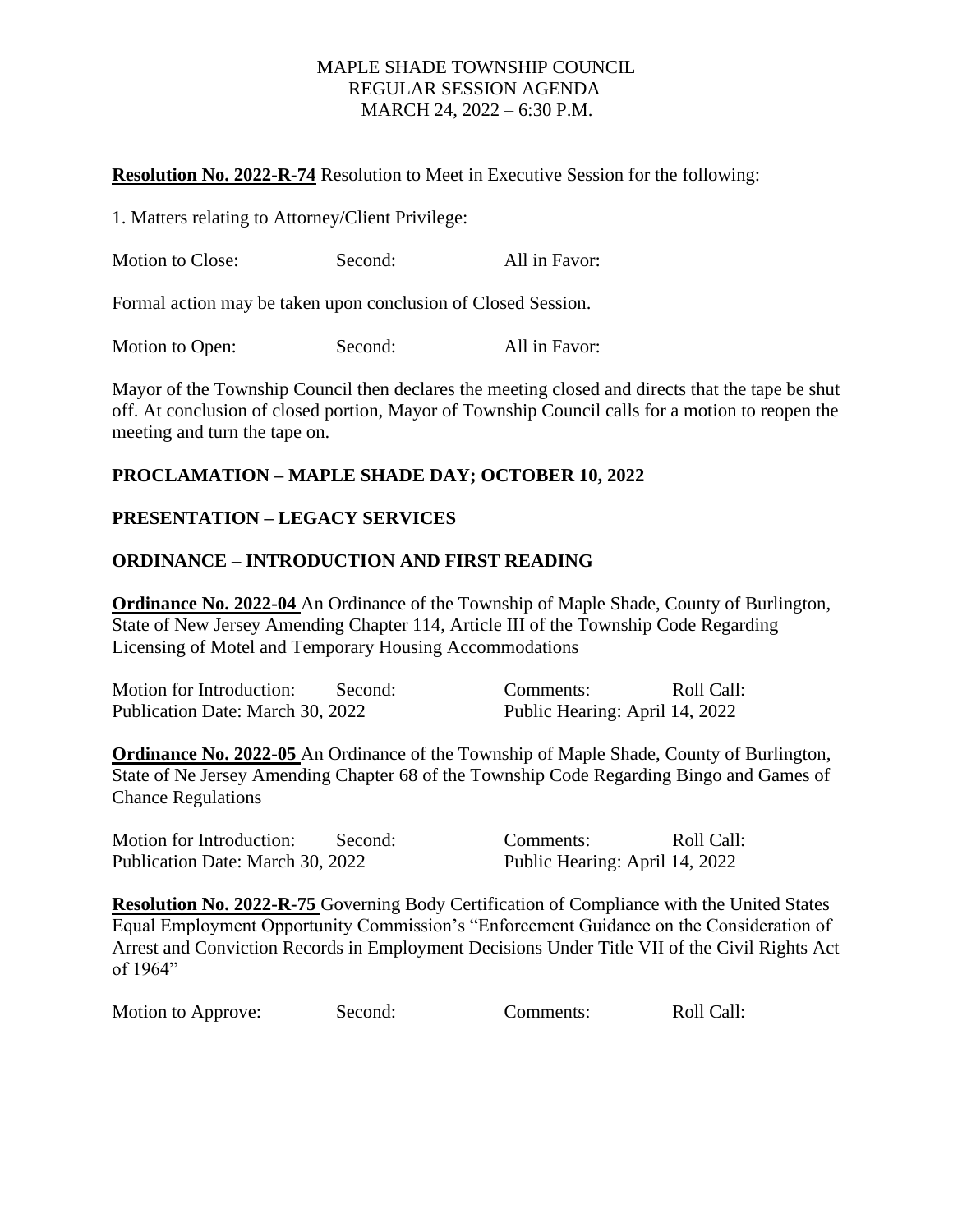# **Resolution No. 2022-R-76** INTRODUCTION OF THE 2022 MUNICIPAL BUDGET

WHEREAS, the Township Council of the Township of Maple Shade desire to introduce the 2022 Municipal Budget, to wit: Total Budget \$19,256,028.00; Amount of Non-Property Tax Revenue \$7,364,874.13; Amount to be Raised by Property Taxes \$11,891,153.87, and

WHEREAS, a synopsis of the aforementioned Municipal Budget will be published in the April 12th Edition of the Courier Post and a Public Hearing will be held on Thursday, April 28, 2022 at the Municipal Complex at a meeting, which will begin at 6:30 p.m.

NOW, THEREFORE, BE IT RESOLVED by the Township Council of the Township of Maple Shade in the County of Burlington and State of New Jersey that the Township Council hereby authorizes introduction of the 2022 Municipal Budget, as described.

| Motion for Introduction:         | Second: | Roll Call:<br>Comments:        |
|----------------------------------|---------|--------------------------------|
| Publication Date: April 12, 2022 |         | Public Hearing: April 28, 2022 |

#### **PUBLIC PORTION (for Consent Agenda Items)**

Motion to Close: Second: All in Favor:

#### **CONSENT AGENDA**

**Resolution No. 2022-R-77** Resolution to Waive the Gaming License Local Fee for the Veterans of Foreign Wars Post No. 2445

**Resolution No. 2022-R-78** Award Contract to A.C. Schultes, Inc. for Wastewater Treatment Plant Replacement of Sludge Pumps & Digester Blowers

**Resolution No. 2022-R-79** Approval of Fireworks Display on July 2, 2022

**Resolution No. 2022-R-80** Authorize Execution of Affordability Assistance Agreement with North Forklanding Urban Renewal Associates, LP for Maple Shade Mews

**Resolution No. 2022-R-81** Authorize Contract for Services and Data Sharing Agreement with New Jersey Department of Community Affairs for Low Income Household Water Assistance Program

**Resolution No. 2022-R-82** Appoint Anthony J. Scarendille as Class I Special Law Enforcement **Officer** 

Motion to Approve Consent Agenda: Second: Comments: Roll Call:

#### **APPROVAL OF EXPENDITURE LIST**

Motion to Approve: Second: Comments: Roll Call: